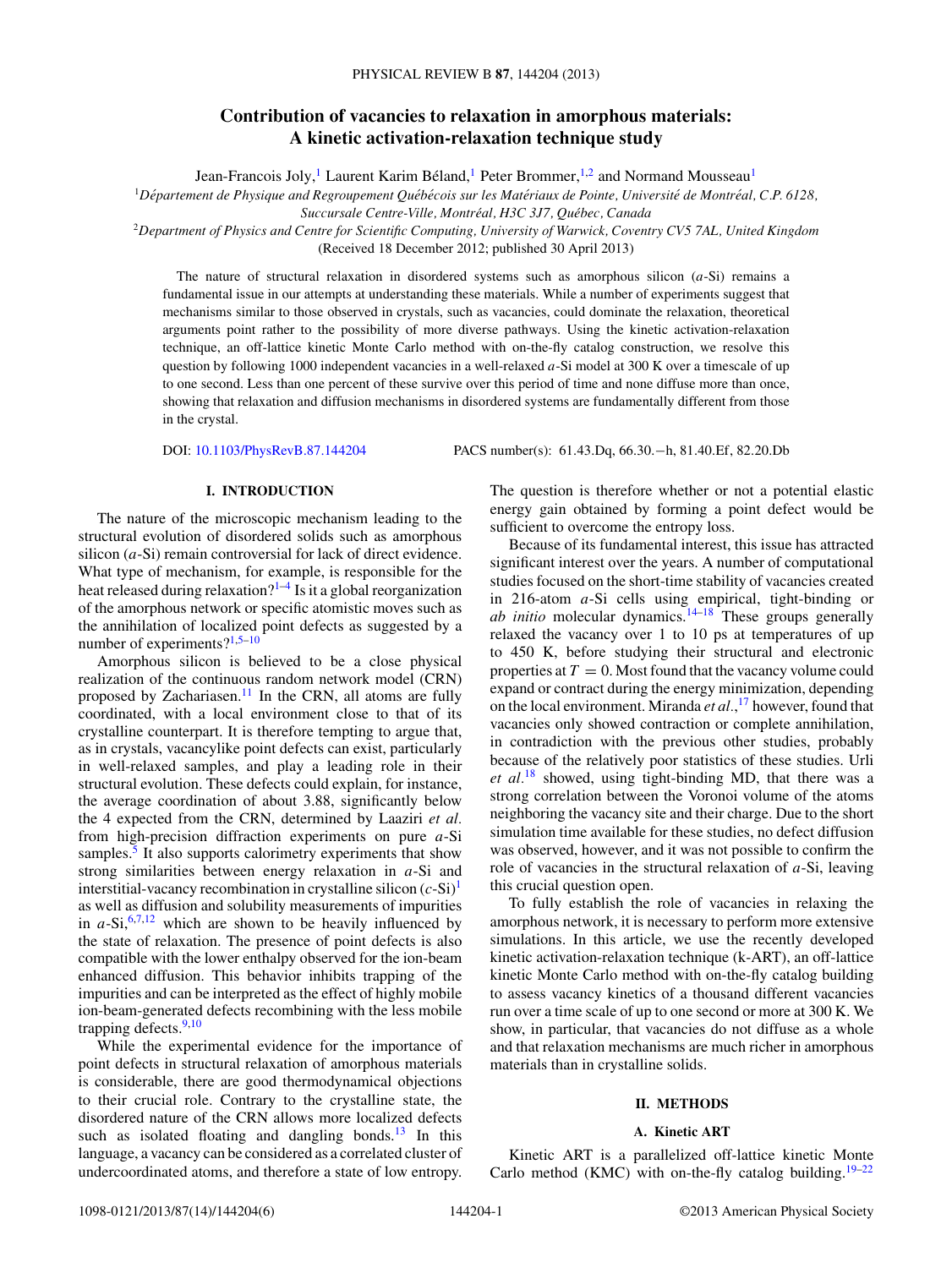It integrates the activation-relaxation technique (ART nouveau), an efficient saddle-point searching method $^{23,24}$  that was used, for example, to characterize the energy landscape of amorphous silicon $^{25,26}$  with the topological graph analysis tool NAUTY.<sup>[27](#page-5-0)</sup> Unlike other KMC methods, k-ART uses a topological classification for its events and is therefore not limited to crystalline environments; it can treat with equal ease disordered systems such as *a*-Si, fully taking into account the specific environment around each atom. Local atomic environments are identified by considering a cluster around each atom. The connectivity network (graph) of the cluster is then created using a cutoff distance of  $3.0 \text{ Å}$ . It is this graph that is sent to NAUTY, which returns a unique topological key. This method of identifying local environments is robust against small changes in distance between neighbors. To generate the catalog, it is assumed that every atom that shares the same topology also shares the same list of activated events.

As explained in more details in Ref. [20,](#page-5-0) this assumption, for this topological classification, is equivalent to requesting a one-to-one correspondence between the topology and the local geometry. Such correspondence is easily tested since all low-energy saddle points are reconstructed before computing the rate and executing a KMC step. If the saddle point does not exist, we establish that this correspondence does not hold and that more than one geometry corresponds to the same topology. To lift this degeneracy, cutoffs are modified and a new graph is generated in such a way to recover the one-to-one correspondence.

A normal k-ART simulation starts by building a complete catalog of events for each local topology found in the initial configuration. To ensure that the system is well sampled, 50 ART-nouveau searches are launched for each new topology. The atom clusters for the initial, the saddle-point, and the final event configurations are also kept in memory. This way, an entire off-lattice KMC event catalog is built on-the-fly. For the initial search on the full system, an average of 3.3 events were found per atom, in agreement with a previous extensive search of the energy landscape of well-relaxed *a*-Si.[26](#page-5-0) For a disordered solid such as *a*-Si, most if not all local topologies can be considered unique, requiring a large number of initial ART-nouveau searches. However, most activated events involve only a few tens of atoms moving significantly. This means that once the initial configuration has been thoroughly explored, the subsequent number of event searches needed is much lower. K-ART can therefore be applied efficiently to disordered materials such as amorphous silicon.

Here, the initial k-ART catalog is built using the initial 1000-atom model. The catalog is then simply updated for each of the 1000 defective models derived from this initial configuration. After the catalog is updated, all relevant lowenergy transition states, corresponding to at least 99.99% of the rate computed, are fully relaxed to include possible changes in the environment. This is done by mapping the saddle-point configuration of each of these low-barrier events to each atom sharing that same topology and refining the activation barrier. This ensures that long-range elastic effects are taken into account. Following the standard KMC algorithm, $^{28}$  $^{28}$  $^{28}$  an event is then selected at random from a Poisson distribution and a move is effected. After this step, a search is made through all the atoms to identify new topologies and the catalog is updated.

Amorphous systems display a continuous distribution of activated barriers that can start as low as a few meV. Most of these low-energy barriers connect so-called flickers associated with oscillatory states that we handle using a basin acceleration method that directly solves the intrabasin kinetics without having to generate all trajectories.<sup>[20](#page-5-0)</sup> A basin of such states is constructed on-the-fly using a predetermined barrier cutoff value. Intrabasin states are only visited once and the exit time associated with the extrabasin transitions is adjusted following the basin autoconstructing mean rate method, $20$ which extends the mean rate method of Puchala *et al.*<sup>[29](#page-5-0)</sup> This ensures that the choice of the basin energy threshold has no impact on the overall kinetics of the system, an important feature for a system with no clear energy cutoff between diffusive and nondiffusive events. In our case, all simulations are started with a basin threshold of 0.3 eV that is manually increased whenever the system is found to be trapped for more than 20 steps.

## **B. Vacancy models**

The initial *a*-Si model used for this work is a highquality, low-strain 1000-atoms model built using the improved Wooten, Winer, and Weaire (WWW) bond switching method.[30,31](#page-5-0) As was shown by Kim *et al.*, [16](#page-5-0) long-range elastic effects can be important when studying vacancies. A 216-atom box can create important distortions, making larger cells essential. We use the modified Stillinger-Weber potential from Vink *et al.*, [32](#page-5-0) fitted to capture the right structural and vibrational properties of the amorphous phase. Periodic boundary conditions were imposed in all directions and the volume was first optimized to minimize the pressure. Table I shows the structural properties for the initial and relaxed configurations compared with experiments.

One thousand single-vacancy configurations are then created by removing, in turn, every atom from the cell. Each of these 999-atom models is first relaxed into a local energy minimum. All systems for which the vacancy survives are then submitted to a full-fledged k-ART simulation that is pursued until the vacancy disappears or the simulation time reaches a value greater than 0.1 second.

TABLE I. Structural properties of our *a*-Si model vs those of the original WWW model and experimental values.  $\rho$  is the density in atoms per  $\mathring{A}^3$ ; *E* the total potential energy (eV);  $\langle r \rangle$  the average bond length (Å);  $\langle \theta \rangle$  the average bond angle (degrees); and  $\Delta \theta$  the bond deviation (degrees). The pressure *P* in GPa and  $\overline{Z}$  is the average coordination with a cutoff radius of 2.9 Å.

| Properties               | Experiment         | Original model | Relaxed model         |
|--------------------------|--------------------|----------------|-----------------------|
| $\rho$                   | $0.049^{33}$       | 0.0521         | 0.0470                |
| E                        |                    | $-3012.89$     | $-3066.78$            |
| $\langle r \rangle$      | $2.35 \pm 0.001^5$ | 2.31           | 2.39                  |
| $\langle \theta \rangle$ | $107.83 \pm 0.975$ | 109.17         | 109.24                |
| $\Delta\theta$           | $9.63 \pm 0.08^5$  | 9.90           | 9.68                  |
| $\boldsymbol{P}$         |                    | 9.23           | $4.49 \times 10^{-6}$ |
| $\overline{z}$           | $3.88 \pm 0.01^5$  | 4.0            | 4.0                   |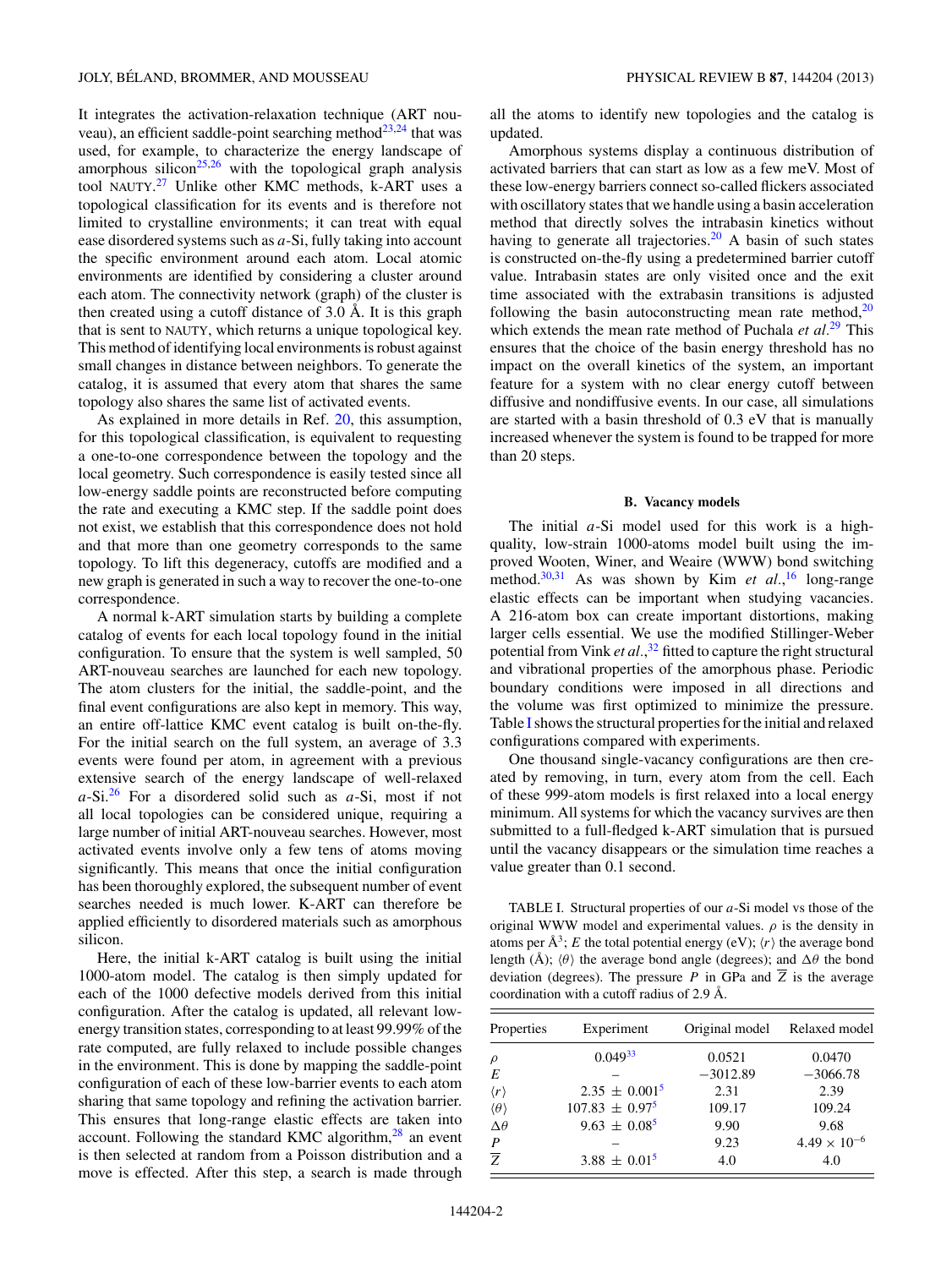## CONTRIBUTION OF VACANCIES TO RELAXATION IN *...* PHYSICAL REVIEW B **87**, 144204 (2013)

The definition of a vacancy in a disordered system is not unique. Here, we focus on the topology of the underlying bond network for identification: A vacancylike defect is defined as a cluster of four threefold coordinated atoms using a cutoff distance of 2.9 Å, situated in the gap between the first- and second-neighbor peak of the radial distribution function (see, for example, Ref. [31\)](#page-5-0). While the specific choice of cutoff affects the quantitative results, we have checked that the qualitative conclusion remains unchanged for any distance within this gap. The free volume associated with the vacancies is calculated, following Kim *et al.*,<sup>[16](#page-5-0)</sup> as  $V_{\text{vac}} = \frac{4\pi r_{\text{avg}}^3}{3}$  where *r*avg is the average distance between the vacancy center and each of its four neighbors. The total stress tensor is computed, following Demkowicz and Argon, $34$  from the local atomic stress tensor,  $(\tau_{ab})_i$   $(a,b = x, y, z)$ ,

$$
\tau_{ab} = \frac{1}{N} \sum_{i=1}^{N} (\tau_{ab})_i, \qquad (1)
$$

from which we obtain the pressure  $P = -\frac{1}{3}tr(\tau)$ . The von Mises stress,  $\sigma_{VM}$ , is also calculated for each atom:  $\sigma_{VM} = \sqrt{3L}$  where L<sub>2</sub> is the second invariant of the stress deviator  $\sqrt{3J_2}$ , where  $J_2$  is the second invariant of the stress deviator tensor. This quantity provides a picture of the shear stress felt by individual atoms.

A vacancy is considered to have vanished when an activated event results in the partial or total disappearance of the associated coordination defects, without another vacancy being created close by. In some cases, this condition is not sufficient as the local environment oscillates between two states with and without coordination defects. Therefore, to consider the vacancy to have disappeared, we require to observe both a change in coordination and a corresponding energy drop due to the structural relaxation around the defect site. With these criteria, a vacancy in an oscillatory state is therefore considered present in the system.

## **III. RESULTS**

#### **A. Initial relaxation**

The change in volume of the vacancy during the initial steepest descent relaxation is strongly correlated with the local pressure felt by the missing atom before it is removed. Figure 1 shows that, as expected, vacancies under compressive stress tend to contract even more while sites under tension also expand by a large amount. In contrast, sites where the atoms are under very little pressure tend to keep their original volume. The original variation of vacancy volumes upon creation is explained simply because sites under compressive (tensile) stress tend to have smaller (longer) bonds, resulting in a smaller (greater) vacancy volume.

The vacancy formation energy, defined as

$$
E_f = E_2 - \frac{(N-1)}{N} E_1,\tag{2}
$$

where  $E_1$  is the total energy of the full *N*-atom system and  $E_2$  is the total energy with a single atom removed, represents the work needed to create the vacancy. Figure 2 shows  $E_f$  as a function of both the local pressure and atomic von Mises stress. We see that atoms under compression are characterized by a lower formation energy than those under tensile stress



FIG. 1. (Color online) Change in vacancy volumes upon minimization. Volumes of vacancies created from the initial model are in blue and volumes after minimization are in red. Positive pressure is compressive while negative pressure is tensile. Inset: histogram showing the distribution of relaxed volumes for the 453 vacancies surviving relaxation.

and that a high shear stress also reduces the formation energy.  $E_f$  is an excellent criterion for predicting the defect stability. All vacancies associated with a formation energy of 1.5 eV or less disappear upon relaxation, leaving at most one or two coordination defects; 93% of the vacancies that disappeared upon minimization had a formation energy under 2.5 eV compared to only 25% of those that survived. Of the original 1000 999-atom models, 547 annihilated their vacancy in this first step, leaving 453 vacancy configurations for k-ART simulations. The final distribution of vacancy volumes (excluding vacancies that were destroyed upon minimization) is shown in the inset of Fig. 1, showing an average volume of  $64.9 \pm 9.1 \text{ Å}^3$ .

#### **B. k-ART simulations**

Kinetic ART simulations were launched on the remaining 453 configurations. As could be expected from disordered systems, their kinetics is dominated by oscillatory events, i.e., flickers, with rare activated mechanisms that lead to effective



FIG. 2. (Color online) Formation energy (eV) as a function of original atomic pressure and atomic von Mises stress of the atom that was removed.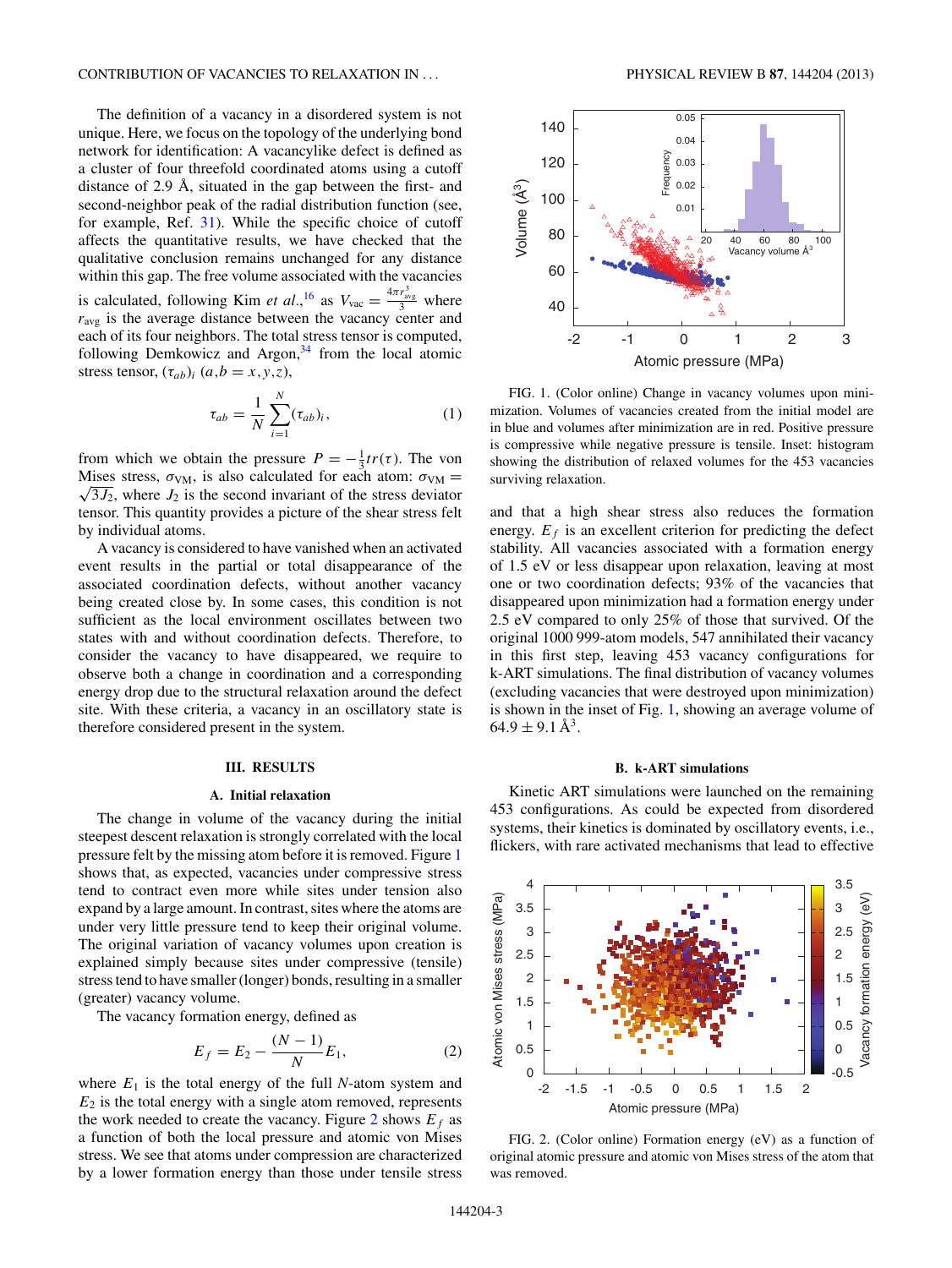

FIG. 3. (Color online) Histogram showing the lifetime of the vacancies that were annihilated. Inset: distribution of lifetimes of stationary vacancies as a function of the activated barrier of the annihilation event (first event where vacancy ceases to be present). The blue line represents the Boltzmann factor at a temperature of 300 K.

structural evolution. The vast majority of vacancies annihilate rapidly—in less than one nanosecond. Figure 3 shows the lifetime distribution of the annihilated vacancies: 175 out of 453 (39%) are unstable and are destroyed after a single k-ART step. The number of surviving vacancies after 1 *μ*s, 1 ms, and 0.1 s are 43, 13, and 6, respectively. After all simulations were stopped, the remaining six vacancies had been present for 0.12 s (vac 83), 0.14 s (vac 212), 0.17 s (vac 122), 0.19 s (vac 219), 0.36 s (vac 103), and 1.98 s (vac 156). Of these, four were perfectly stable, showing no oscillations or diffusion (vac 83, 156, 212, 122), one (vac 103) was intermittent, and the last one (vac 219) oscillated between two positions. Not surprisingly, all these six surviving vacancies show a large volume, ranging from 73  $\AA^3$  (vac 103) to 96.4  $\AA^3$  (vac 156), and are associated, except for vac 103, with a significant local negative pressure that make a local reconstruction much more costly energetically. We see in the inset of Fig. 3 that the lifetime is limited by the activation barrier of the annihilation event with a slope corresponding to a Boltzmann temperature of 300 K. Long lifetimes associated with low-energy barrier indicate that the vacancy annihilation for these systems required a local rearrangement around the vacancy that took place over a number of events.

Diffusion of full vacancies is rare. Only 86 of the original 453 showed diffusion (19%). Of these, 30 flicker between two vacancy states until a nearby rearrangement generally leads to the disappearance of the vacancy (of these one flickering state survives for more than 0.1 s). The remaining 56 (65%) diffuse only once and then rapidly vanish through local reorganization in their new state. Not counting the oscillations, therefore, no vacancy manages to diffuse, as a four dangling-bond cluster, for more than a single step. Two types of diffusive motions are observed for the vacancies that survive their single jump. The first one, which occurred for 74 of the diffusing vacancies, can be characterized as a first-neighbor diffusion where the vacancy at the initial and final positions share at least one threefold coordinated atom. The average distance between the



FIG. 4. (Color online) (a) Initial and final configurations of a typical vacancy diffusion event. (b) Initial and final configurations of a typical vacancy annihilation event. Green (peach, orange) atoms are threefold (fourfold and fivefold) coordinated. Small black dots indicate the center of the vacancy. See text for details.

two vacancy centers in this case is 1.75 Å. Figure  $4(a)$  shows the neighbor exchange necessary for this diffusive motion. The other type of motion, observed in 18 cases, is associated with a second-neighbor atom. Here, the four threefold atoms rearrange into a fully coordinated configuration pulling on their neighbors, which opens a hole created at a typical distance of 4.4 Å. This second-neighbor diffusion typically occurs in a few steps: the initial vacancy first is partially reconstructed, with the remaining defects diffusing and flickering until a fully formed vacancy appears at the new position. In all cases, the new vacancies are destroyed immediately after being formed, with a significant energy release.

Most annihilation events are very similar: one of the four threefold atoms surrounding the vacancy moves in, bonding with the other three threefold atoms while keeping a bond with only one of its current neighbors. This neighbor in turn usually moves with the defective atom, bonding with the two threefold neighbors left behind [see Fig.  $4(b)$ ]. In some cases, a third atom is also dragged along with the first two in a chainlike motion, again exchanging neighbors as in this example. This chain is usually characterized with either the final atom breaking a single bond and leaving an isolated threefold coordinated defect or with the final atom making a long bond, near cutoff, with a nearby neighbor. Full annihilation events featuring no new coordination defect creation accounted only for 48 cases. In general, a dangling or a floating bond remains, either at the vacancy site or nearby. More precisely, 257 of the 447 (57%) annihilation events removed all four of the vacancy's dangling bonds at once. Of these, 180 events saw the creation of at least one new threefold coordinated atom. Floating bond creation is more uncommon (110 times) and usually associated with the simultaneous creation of a dangling bond (81 times). Partial annihilation events where only 3, 2, or only 1 of the dangling bonds forming the vacancies were removed, were seen 110 (25%), 76 (17%)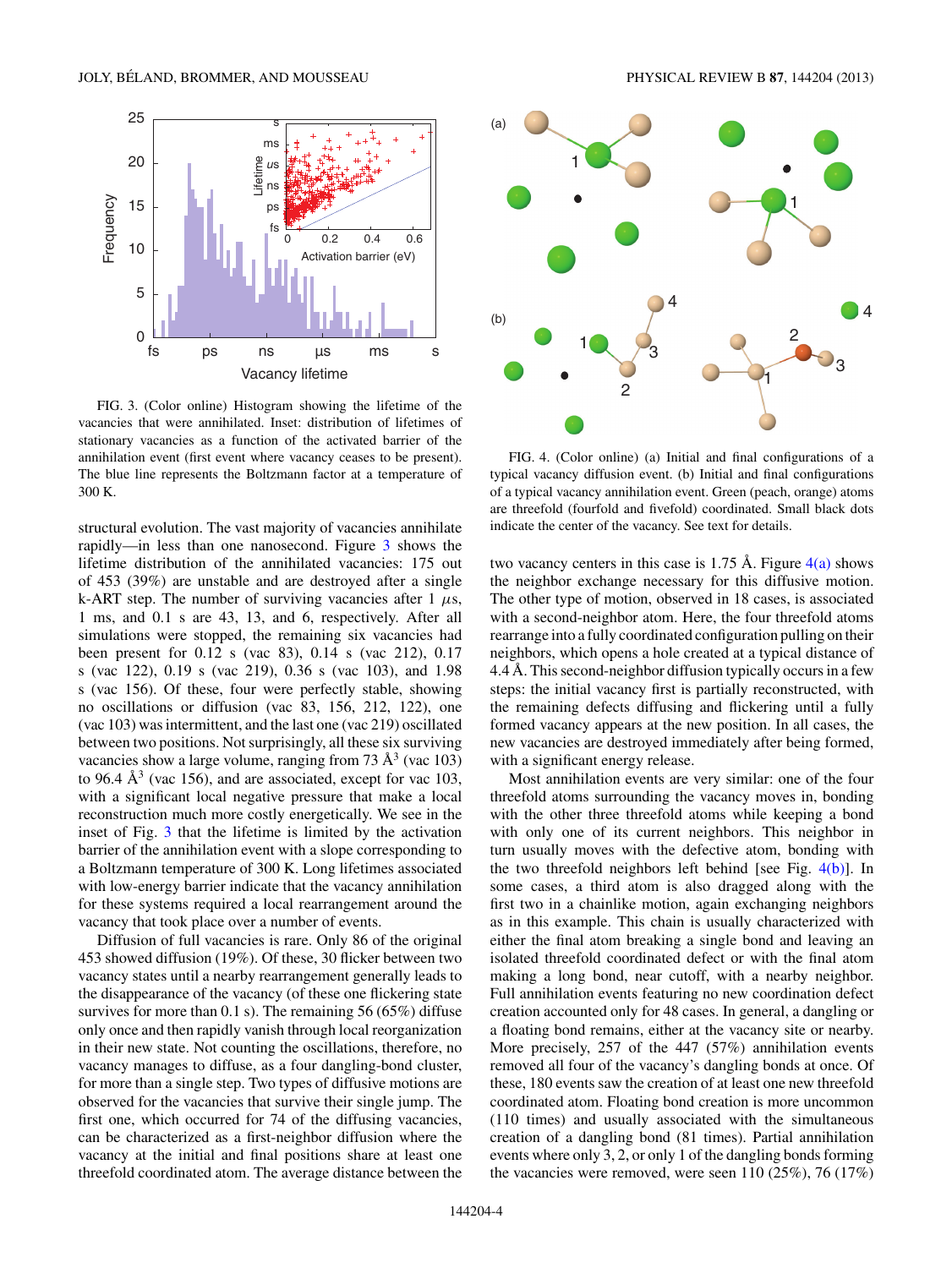<span id="page-4-0"></span>and 4 (*<*1%) times respectively. It is worth noting that these remaining defects are often short lived. For some vacancies, a previous event is needed to bring the defective atoms closer together before the actual annihilation can occur. For instance, two of the defective atoms can form a strained bond, bringing one of them close enough to the other two defects so as to reduce the activation barrier needed for the final annihilation event (vac 572).

## **IV. DISCUSSION**

Our results all point to the observation that in *a*-Si, isolated coordination defects are more stable and can diffuse more readily than full vacancies. Indeed, we see that the *a*-Si network is surprisingly flexible and that it does not tend toward point defect clustering. Moreover, unlike with the vacancyinterstitial pair in *c*-Si, vacancy annihilation in *a*-Si does not require the presence of an opposite high-density defect to take place. Recently[,35](#page-5-0) Roorda *et al.* described structural relaxation in *a*-Si as a process of vacancylike defect annihilation. The structure of the material is described as a continuous random network under compressive stress in which vacancylike defects are present. Annihilation of the vacancy void would then let the surrounding network expand, relaxing the tetrahedral local structure around each atom. The expansion would be offset by the densification created by the annihilation of the vacancies, keeping the average density constant. While our results do confirm that vacancy annihilation has a positive effect on the global network strain, especially when the local region surrounding the vacancy is under compressive stress, the vast majority of our vacancies annihilate too rapidly to take part in a long-time structural relaxation. Moreover, our simulations took place in a well-relaxed *a*-Si model, far from the much more unstable atomic environment these defects would find themselves in following an external perturbation such as a full ion collision cascade. The greater the local compressive stress, the easier it is for the disordered network to fill the void and relax. It is unlikely then that vacancies are the main point defect responsible for long-time structural relaxation. While they could still play some part, it is unlikely that they are the main actors. In the same way, the structural traps for fast diffusers such as Pd could also be isolated dangling bonds or the network could also respond to the impurity's presence (i.e., strained or weakly bonded regions could more easily reorganize as stronger trap sites). The density could still be kept constant when considering homogeneously distributed pockets of high-density and low-density regions. These do not have to be made of coordination defects (although defects can be present). As we have seen, our original model, even when the average pressure was removed, showed a wide distribution of local pressures. It could be that relaxation reduces the width of this distribution without affecting the average value. Finally, although the exact empirical potential used will undoubtedly affect the precise quantitative value of the activation barriers and the lifetime of each vacancy, we believe that the network flexibility observed and the fact that the vacancies cannot diffuse without annihilating is representative of the underlying physics of the system.

## **V. CONCLUSION**

In conclusion, the role of vacancylike defects in the longtime relaxation of *a*-Si, a model system for disordered covalent materials, was studied using the kinetic ART method. This method allows off-lattice atomistic simulations over time scale of a second or more. From our results, it seems unlikely that vacancylike defects play a major role in structural relaxation. Even when starting from a well-relaxed structure, only 0.6% of the 1000 vacancies created survived for more than 0.1 s at 300 K; none was able to diffuse, as a correlated dangling-bond cluster, more than once.

On a more general note, we have shown that k-ART is a powerful method especially capable of describing the longtime evolution of disordered structures. As such, it creates the opportunity to compare with experimental results that were out of reach of traditional computational methods.

# **ACKNOWLEDGMENTS**

The authors thank Professor Sjoerd Roorda for useful discussions. This work was supported in part by the Canada Research Chairs program, the Natural Sciences and Engineering Research Council of Canada (NSERC), and the Fonds de recherche du Québec - Nature et Technologies (FRQNT). We are grateful to Calcul Québec (CQ) for generous allocations of computer resources.

- <sup>1</sup>S. Roorda, W. C. Sinke, J. M. Poate, D. C. Jacobson, S. Dierker, B. S. Dennis, D. J. Eaglesham, F. Spaepen, and P. Fuoss, [Phys. Rev.](http://dx.doi.org/10.1103/PhysRevB.44.3702) B **44**[, 3702 \(1991\).](http://dx.doi.org/10.1103/PhysRevB.44.3702)
- <sup>2</sup>R. Karmouch, J.-F. Mercure, Y. Anahory, and F. Schiettekatte, [Appl.](http://dx.doi.org/10.1063/1.1852733) Phys. Lett. **86**[, 031912 \(2005\).](http://dx.doi.org/10.1063/1.1852733)
- 3J.-F. Mercure, R. Karmouch, Y. Anahory, S. Roorda, and F. Schiettekatte, Phys. Rev. B **71**[, 134205 \(2005\).](http://dx.doi.org/10.1103/PhysRevB.71.134205)
- 4R. Karmouch, Y. Anahory, J.-F. Mercure, D. Bouilly, M. Chicoine, G. Bentoumi, R. Leonelli, Y. Q. Wang, and F. Schiettekatte, [Phys.](http://dx.doi.org/10.1103/PhysRevB.75.075304) Rev. B **75**[, 075304 \(2007\).](http://dx.doi.org/10.1103/PhysRevB.75.075304)
- 5K. Laaziri, S. Kycia, S. Roorda, M. Chicoine, J. L. Robertson, J. Wang, and S. C. Moss, [Phys. Rev. Lett.](http://dx.doi.org/10.1103/PhysRevLett.82.3460) **82**, 3460 (1999).
- 6S. Coffa, J. M. Poate, D. C. Jacobson, W. Frank, and W. Gustin, Phys. Rev. B **45**[, 8355 \(1992\).](http://dx.doi.org/10.1103/PhysRevB.45.8355)
- <sup>7</sup>S. Coffa, J. M. Poate, D. C. Jacobson, and A. Polman, [Appl. Phys.](http://dx.doi.org/10.1063/1.104721) Lett. **58**[, 2916 \(1991\).](http://dx.doi.org/10.1063/1.104721)
- 8S. Coffa and J. M. Poate, [Appl. Phys. Lett.](http://dx.doi.org/10.1063/1.109839) **63**, 1080 (1993).
- 9S. Coffa, F. Priolo, and A. Battaglia, [Phys. Rev. Lett.](http://dx.doi.org/10.1103/PhysRevLett.70.3756) **70**, 3756 [\(1993\).](http://dx.doi.org/10.1103/PhysRevLett.70.3756)
- <sup>10</sup>S. Coffa, D. C. Jacobson, J. M. Poate, and F. Priolo, [Appl. Phys. A](http://dx.doi.org/10.1007/BF00324324) **54**[, 481 \(1992\).](http://dx.doi.org/10.1007/BF00324324)
- 11W. Zachariasen, [J. Am. Chem. Soc.](http://dx.doi.org/10.1021/ja01349a006) **54**, 3841 (1932).
- 12S. Coffa and J. M. Poate, [Appl. Phys. Lett.](http://dx.doi.org/10.1063/1.106048) **59**, 2296 [\(1991\).](http://dx.doi.org/10.1063/1.106048)